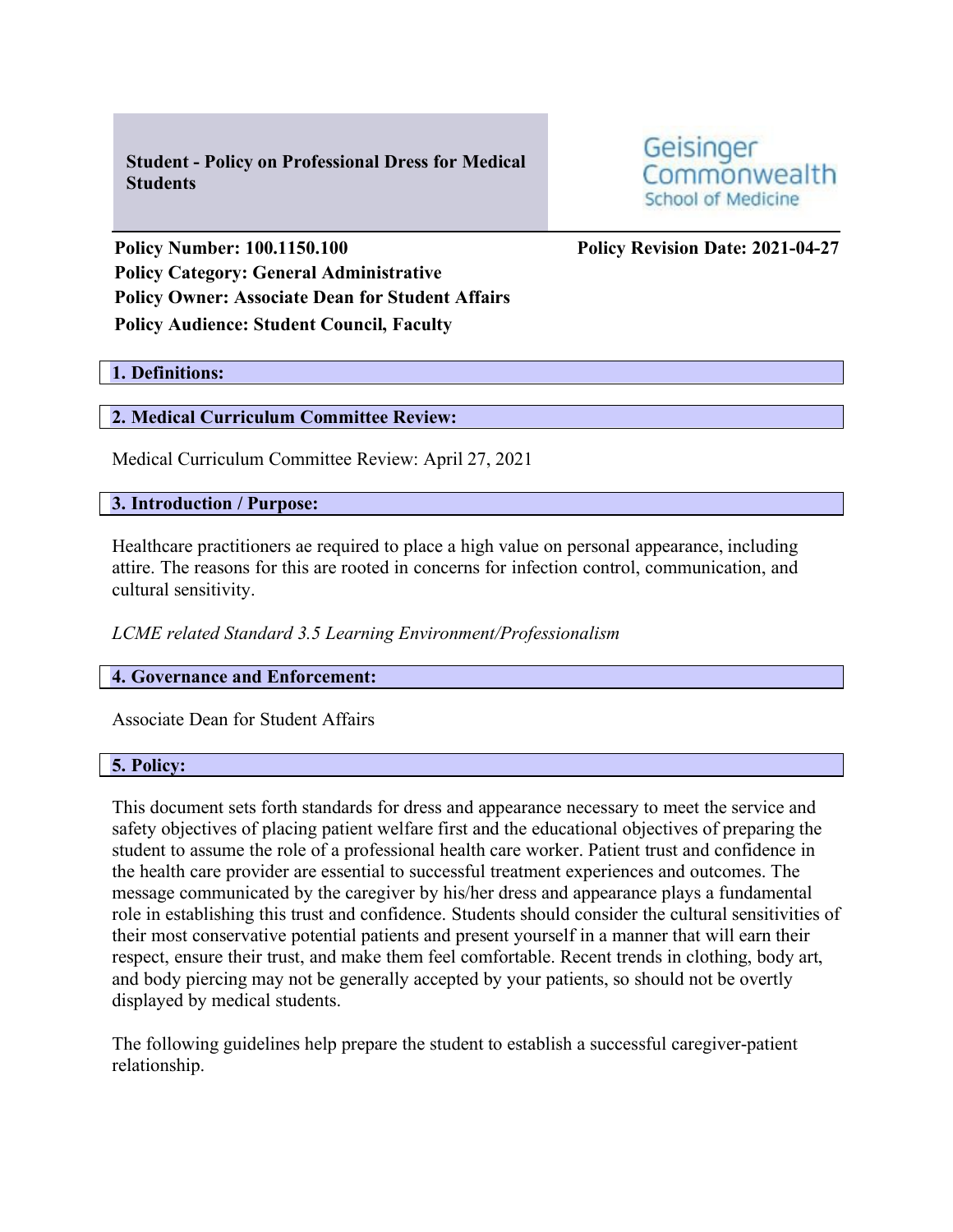# **Any academic gathering:**

Attire at that time should be neat, clean, comfortable and not detracting from the educational atmosphere. Avoid dress or attire that could be potentially offensive to your peers, faculty and guest lecturers. Good personal hygiene is to be maintained at all times. This includes regular bathing, use of deodorants/antiperspirants, and regular dental hygiene.

Students are required to wear their GCSOM badge whenever they are in the MSB or clinical environment.

# **Patient-related, clinical learning environment (including virtual clinical environment):**

The following attire is minimally required by Geisinger Commonwealth School of Medicine for students in an environment with patient contact including standardized patients. Students must, however, refer to individual hospital and clinic policies for professional dress code guidelines and adhere to those while on site.

# **General Standards:**

- o Students are expected to be clean, well groomed, and dressed in a manner appropriate to their responsibilities.
	- o Good personal hygiene is to be maintained at all times. This includes regular bathing, use of deodorants/antiperspirants and regular dental hygiene
	- o Hair: well-groomed hairstyle, if longer than shoulder length it must be pulled back in safety/patient care considerations
	- o Nails and make-up: natural in style
	- o Jewelry and fragrance: moderate jewelry and fragrance must not pose a concern to patients, visitors, or colleagues
	- o Piercing and tattoos: inappropriate tattoos displaying drugs, sex, violence, alcohol, profanity or tobacco products must be covered at all times
- o In environments that include contact with patients, the following are not appropriate for the workplace: jeans, overalls, sweat shirts, sweat pants, shorts, leggings, halter or tank tops, non-collared tee shirts, workout clothes, sandals or open-toe shoes, caps, and bandanas.
- o Appropriate work-place attire includes collared shirts, ties, slacks, pants, skirts, blouses, sweaters, dresses, dress shoes.
- o Clothes and white coat should be:
	- o Tailored
	- o Clean and in good condition
	- o Wrinkle and lint free
	- o Dresses, skirts should be knee length when standing and thighs covered while seated
	- o Clean and neat dress shoes flats, boots, closed-tie shoes or comfortable shoes for walking in